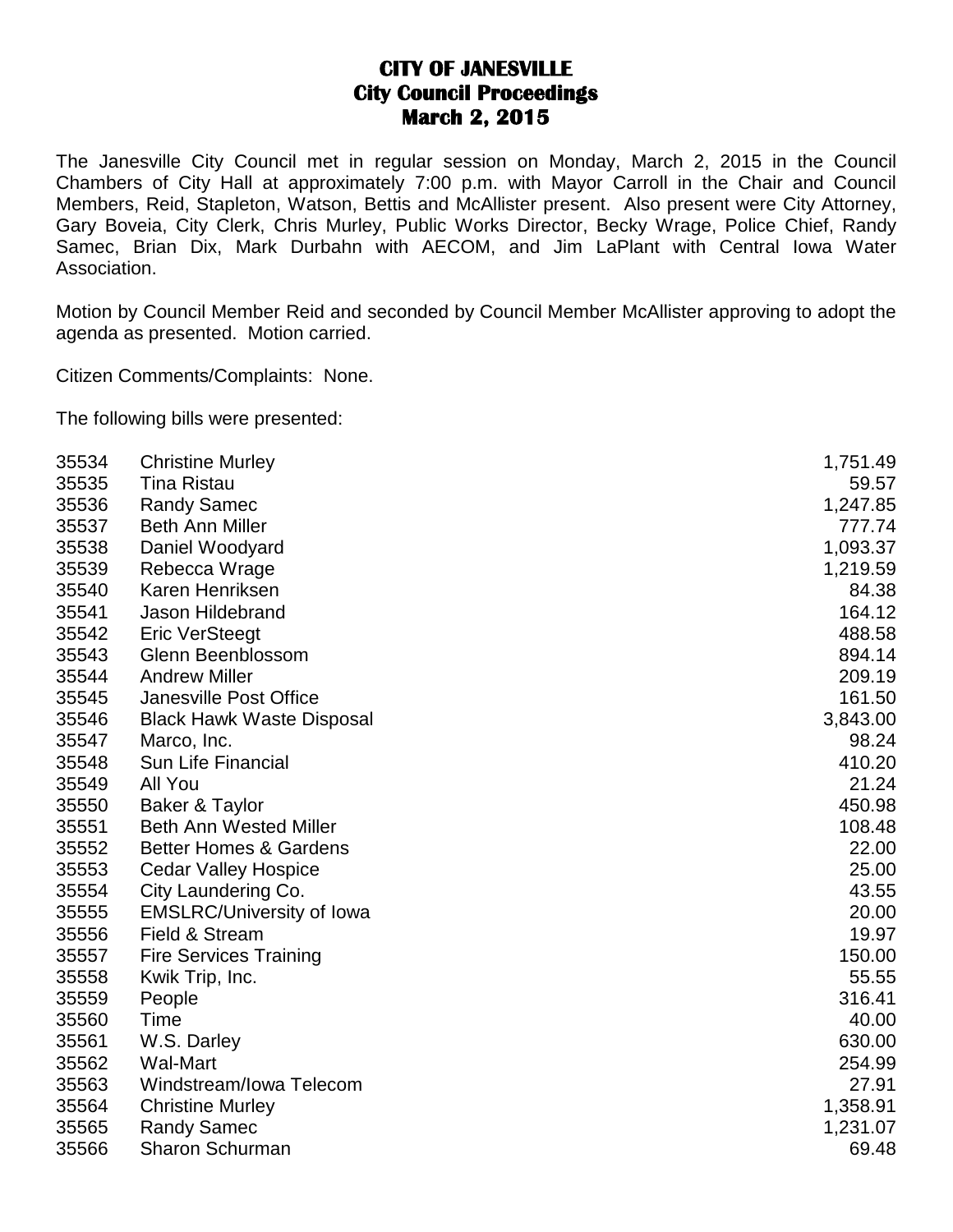| 35567 | <b>Beth Ann Miller</b>           | 777.74    |
|-------|----------------------------------|-----------|
| 35568 | Daniel Woodyard                  | 908.26    |
| 35569 | Kathryn Behnke                   | 59.57     |
| 35570 | Rebecca Wrage                    | 1,113.06  |
| 35571 | Karen Henriksen                  | 175.21    |
| 35572 | <b>Eric VerSteegt</b>            | 150.06    |
| 35573 | Glenn Beenblossom                | 894.13    |
| 35574 | <b>Andrew Miller</b>             | 516.99    |
| 35576 | <b>IPERS</b>                     | 3,278.42  |
| 35577 | Treasurer-State of Iowa          | 813.00    |
| 35578 | <b>3E Electrical Engineering</b> | 525.00    |
| 35579 | <b>AFLAC Insurance</b>           | 80.16     |
|       |                                  |           |
| 35580 | <b>Becky Wrage</b>               | 38.95     |
| 35581 | <b>Black Hawk Waste Disposal</b> | 1,607.64  |
| 35582 | <b>Boveia Law Firm</b>           | 1,914.15  |
| 35583 | Cahoy Pump Service, Inc.         | 18,743.50 |
| 35584 | <b>Compass Minerals America</b>  | 2,183.64  |
| 35585 | <b>Covenant Clinic</b>           | 88.00     |
| 35586 | DeLage Landen                    | 129.94    |
| 35587 | Elsamiller electric Co.          | 45.00     |
| 35588 | Farm Plan                        | 74.17     |
| 35589 | Hawkins, Inc.                    | 10.00     |
| 35590 | <b>Hobart Sales</b>              | 45.91     |
| 35591 | Hy-Vee                           | 97.60     |
| 35592 | <b>IAMU</b>                      | 80.00     |
| 35593 | lowa DNR                         | 85.00     |
| 35594 | <b>Iowa One Call</b>             | 22.50     |
| 35595 | Janesville Lumber                | 103.07    |
| 35596 | Keystone Laboratories, Inc.      | 621.80    |
| 35597 | Kwik trip, Inc.                  | 1,315.68  |
| 35598 | Mid American Energy Company      | 3,692.02  |
| 35599 | Norby's Farm Fleet               | 17.49     |
| 35600 | <b>Rite Price Office Supply</b>  | 47.73     |
| 35601 | Secretary of State               | 30.00     |
| 35602 | Special Janesville Library       | 3,839.17  |
| 35603 | <b>Stokes Welding</b>            | 70.64     |
| 35604 | Tim & Mikes Auto Repair          | 923.50    |
| 35605 | U.S. Cellular                    | 63.87     |
| 35606 | <b>Unity Point Clinic</b>        | 30.00     |
| 35607 | <b>USA Bluebook</b>              | 202.72    |
| 35608 | <b>Verizon Wireless</b>          | 40.03     |
| 35609 | <b>Wal-Mart</b>                  | 8.97      |
| 35610 | <b>Waverly Newspapers</b>        | 212.00    |
| 35611 | Windstream/Iowa Telecom          | 379.31    |
| 35612 | <b>Carole Tomkins Memorial</b>   | 40.00     |
| 35613 | Sun Life Financial               | 402.42    |
| 35614 | Wellmark                         | 4,546.43  |
| 35615 | Windstream/Iowa Telecom          | 385.43    |
| 35616 | <b>Christine Murley</b>          | 1,275.20  |
| 35617 | <b>Christine Murley</b>          | 1,422.87  |
| 35618 | <b>Randy Samec</b>               | 1,217.84  |
| 35619 | Sharon Schurman                  | 39.71     |
|       |                                  |           |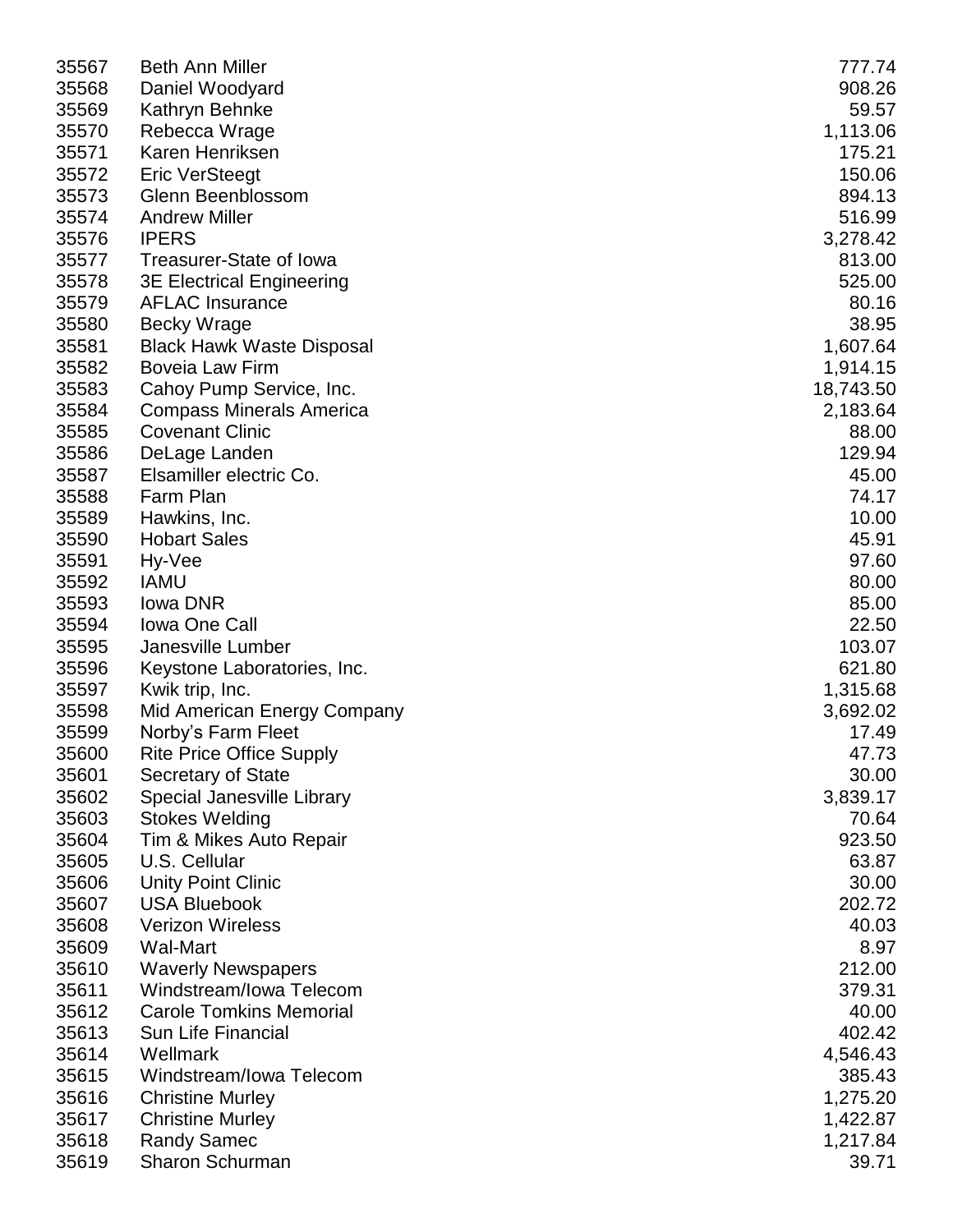| 35620         | <b>Beth Ann Miller</b> | 784.31   |
|---------------|------------------------|----------|
| 35621         | Daniel Woodyard        | 908.26   |
| 35622         | Rebecca Wrage          | 1,113.06 |
| 35623         | Karen Henriksen        | 42.18    |
| 35624         | Jason Hildebrand       | 139.62   |
| 35625         | <b>Eric VerSteegt</b>  | 71.57    |
| 35626         | Glenn Beenblossom      | 894.13   |
| 35627         | <b>Andrew Miller</b>   | 495.91   |
| 3196241       | <b>EFTPS</b>           | 2,670.47 |
| 3196243 EFTPS |                        | 2,353.87 |
|               | 3196244 Wage Works     | 37.72    |
|               | 3196245 Wageworks      | 85.91    |
|               | 3196246 Wage Works     | 46.00    |
|               | 3196247 Wageworks      | 59.63    |
|               | 3196248 Wage Works     | 33.83    |
| 3196249 EFTPS |                        | 2,707.80 |

(Disbursements: General-\$28,442.70, Road Use-\$7,390.34, Summer Rec Program-\$45.91, First Responders-\$20.00, Volunteer Fire Dept.–\$860.55, Special Library-\$6,984.47, Water/Sewer Improvements-\$18,743.50, Water-\$6,091.38, Sewer-\$8,254.34, & Refuse-\$8,345.28 = \$85,178.47)

RESOLUTION #1504 - A RESOLUTION ALLOWING CLAIMS FOR THE MONTH OF MARCH 2015. BE IT RESOLVED BY THE CITY COUNCIL OF THE CITY OF JANESVILLE, IOWA that the foregoing claims be allowed as presented and warrants for the same be issued to the City Treasurer. BE IT FURTHER RESOLVED that the City Clerk is hereby authorized, empowered, and directed to draw and issue warrants on the respective funds and accounts. Resolved by Council Member Stapleton and seconded by Council Member Reid to approve the bills as presented. Roll Call Vote: Ayes – Reid, Stapleton, Watson, Bettis, and McAllister. Nays – None. Resolution approved and adopted this 2<sup>nd</sup> day of March 2015.

ATTEST: THE MAYOR: THE MAYOR:

Motion by Council Member Watson and seconded by Council Member Stapleton to approve, as presented, the following Consent Agenda items: February 2, 2015 and February 16, 2015 City Council Proceedings, and acknowledging a vacancy on the Janesville Planning & Zoning Commission due to the recent passing of Carole Tomkins. Roll Call Vote: Ayes – McAllister, Bettis, Watson, Stapleton and Reid. Nays – None. Motion carried.

Motion by Council Member McAllister and seconded by Council Member Stapleton to approve payment of the \$40 per person registration fee plus appropriate costs for wages and meals for Public Works Director, Becky Wrage, and Deputy City Clerk, Andrew Miller, to attend IAMU's "2015 Consumer Confidence Report Workshop" on 4/9/15 at the Falcon Civic Center in Independence. Motion carried.

Public Works Director, Becky Wrage and Police Chief, Randy Samec, presented their monthly reports to the Council.

Upon a lengthy discussion and as further advised by the City Attorney, a motion was made by Council Member McAllister and seconded by Council Member Watson approving to table consideration on the proposed Central Iowa Water Association Water Purchase Agreement until the April 6, 2015 meeting for additional information and clarification. Motion carried.